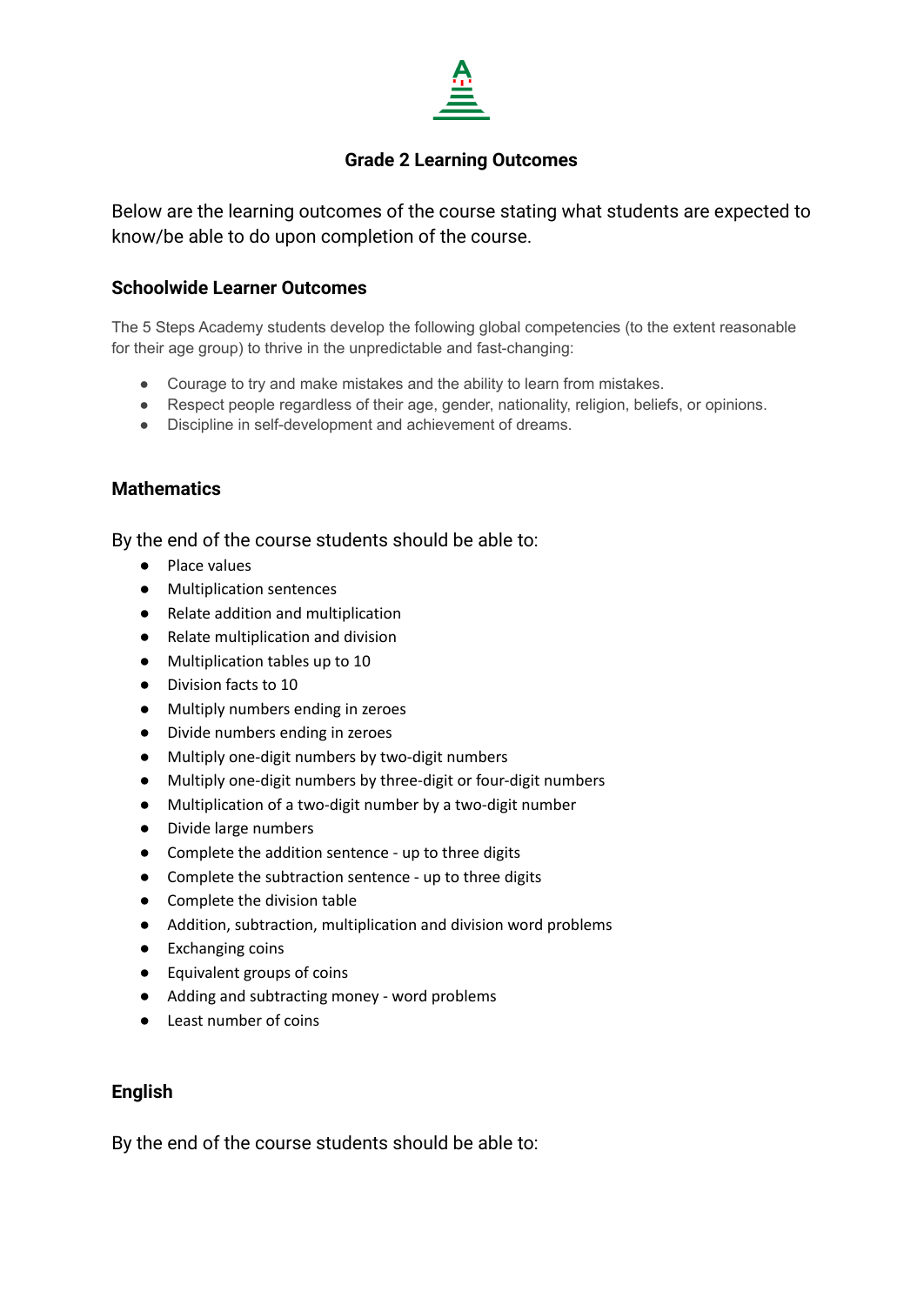

### *Vocabulary:*

Memorize and correctly apply the meanings of 1106 core words from the stipulated list.

#### *Grammar:*

Identify and utilise the following grammatical features with proficiency.

- Countable and Uncountable Nouns (*a, an, few, many, some, a lot of; a little, much, some, a lot of, a large amount of*)
- Singular and Plural Nouns (s, es, -y to -ies, -f/-fe to, -ves)
- Gender Nouns
- Proper Nouns
- **Collective Nouns**
- Reflexive Pronouns (myself, yourself, himself, herself, itself, ourselves, yourselves, themselves)
- Adjectives. Quantity, quality, comparative form, superlative form.
- New regular and irregular verbs (hit, put, cut)
- Future Tense. Using simple present & continuous for events, arranged or planned for the future (*shall, will, going to*)
- Verb 'to do': simple tenses and negative forms
- Modals (*can, could, may, might, should, ought to*).

#### *Reading – word reading*

- continue to apply phonic knowledge and skills as the route to decode words until automatic decoding has become embedded and reading is fluent
- read accurately by blending the sounds in words that contain the graphemes taught so far, especially recognising alternative sounds for graphemes
- read accurately words of two or more syllables that contain the same graphemes as above
- read words containing common suffixes
- read further common exception words, noting unusual correspondences between spelling and sound and where these occur in the word
- read most words quickly and accurately, without overt sounding and blending, when they have been frequently encountered
- read aloud books closely matched to their improving phonic knowledge, sounding out unfamiliar words accurately, automatically and without undue hesitation
- re-read these books to build up their fluency and confidence in word reading.

### *Reading – comprehension*

● develop pleasure in reading, motivation to read, vocabulary and understanding by: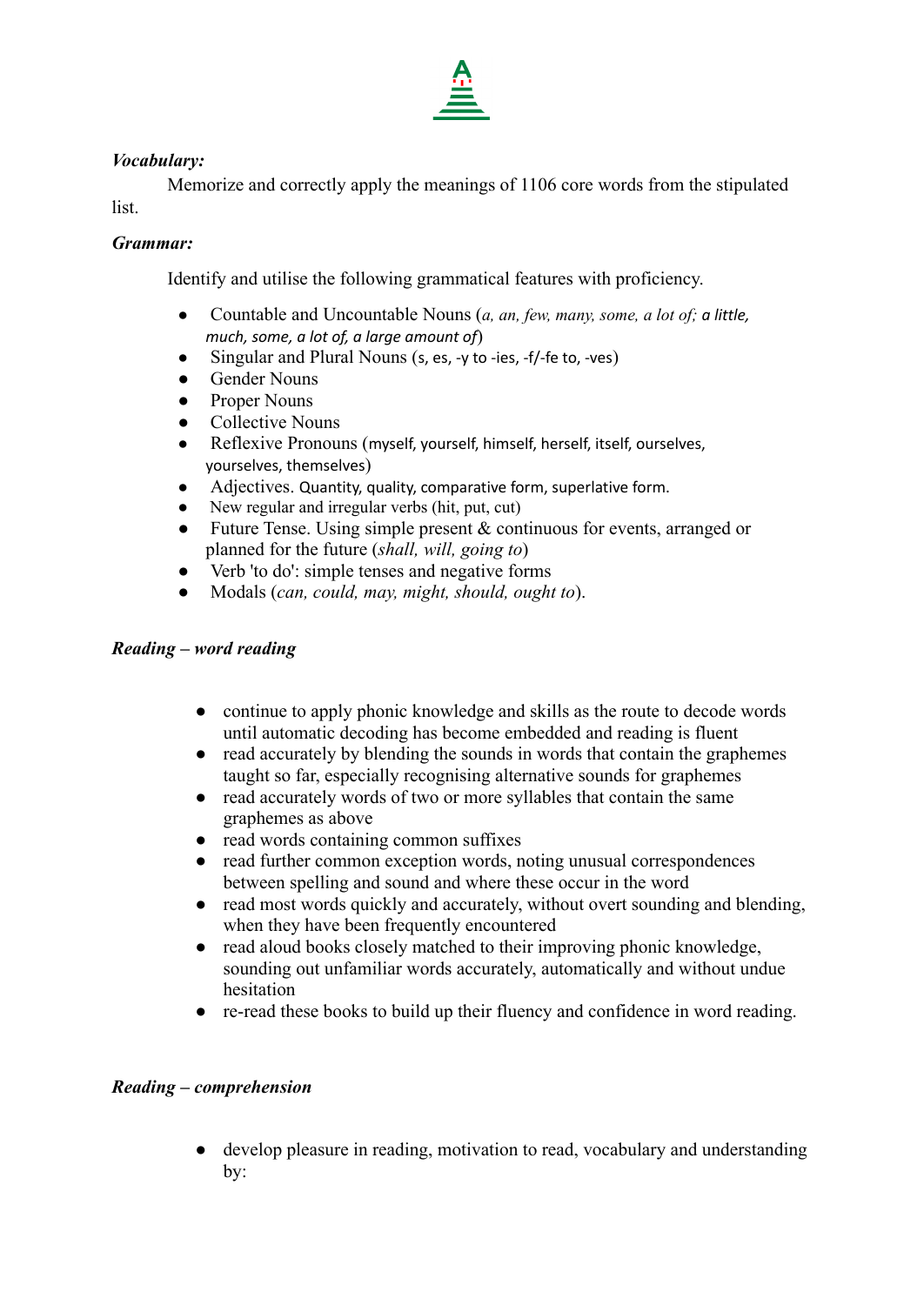

- listening to, discussing and expressing views about a wide range of contemporary and classic poetry, stories and non-fiction at a level beyond that at which they can read independently
- discussing the sequence of events in books and how items of information are related
- becoming increasingly familiar with and retelling a wider range of stories, fairy stories and traditional tales
- being introduced to non-fiction books that are structured in different ways
- recognising simple recurring literary language in stories and poetry
- discussing and clarifying the meanings of words, linking new meanings to known vocabulary
- discussing their favourite words and phrases
- continuing to build up a repertoire of poems learnt by heart, appreciating these and reciting some, with appropriate intonation to make the meaning clear
- understand both the books that they can already read accurately and fluently and those that they listen to by:
	- drawing on what they already know or on background information and vocabulary provided by the teacher
	- checking that the text makes sense to them as they read and correcting inaccurate reading
	- making inferences on the basis of what is being said and done
	- answering and asking questions
	- predicting what might happen on the basis of what has been read so far
- participate in discussion about books, poems and other works that are read to them and those that they can read for themselves, taking turns and listening to what others say
- explain and discuss their understanding of books, poems and other material, both those that they listen to and those that they read for themselves.

## *Writing*

- write 100-word compositions with vividness and structure.
- develop positive attitudes towards and stamina for writing by:
	- writing narratives about personal experiences and those of others (real and fictional)
	- writing about real events
	- writing poetry
	- writing for different purposes
- consider what they are going to write before beginning by:
	- planning or saying out loud what they are going to write about
	- writing down ideas and/or keywords, including new vocabulary
	- encapsulating what they want to say, sentence by sentence
- make simple additions, revisions and corrections to their own writing by:
	- evaluating their writing with the teacher and other pupils